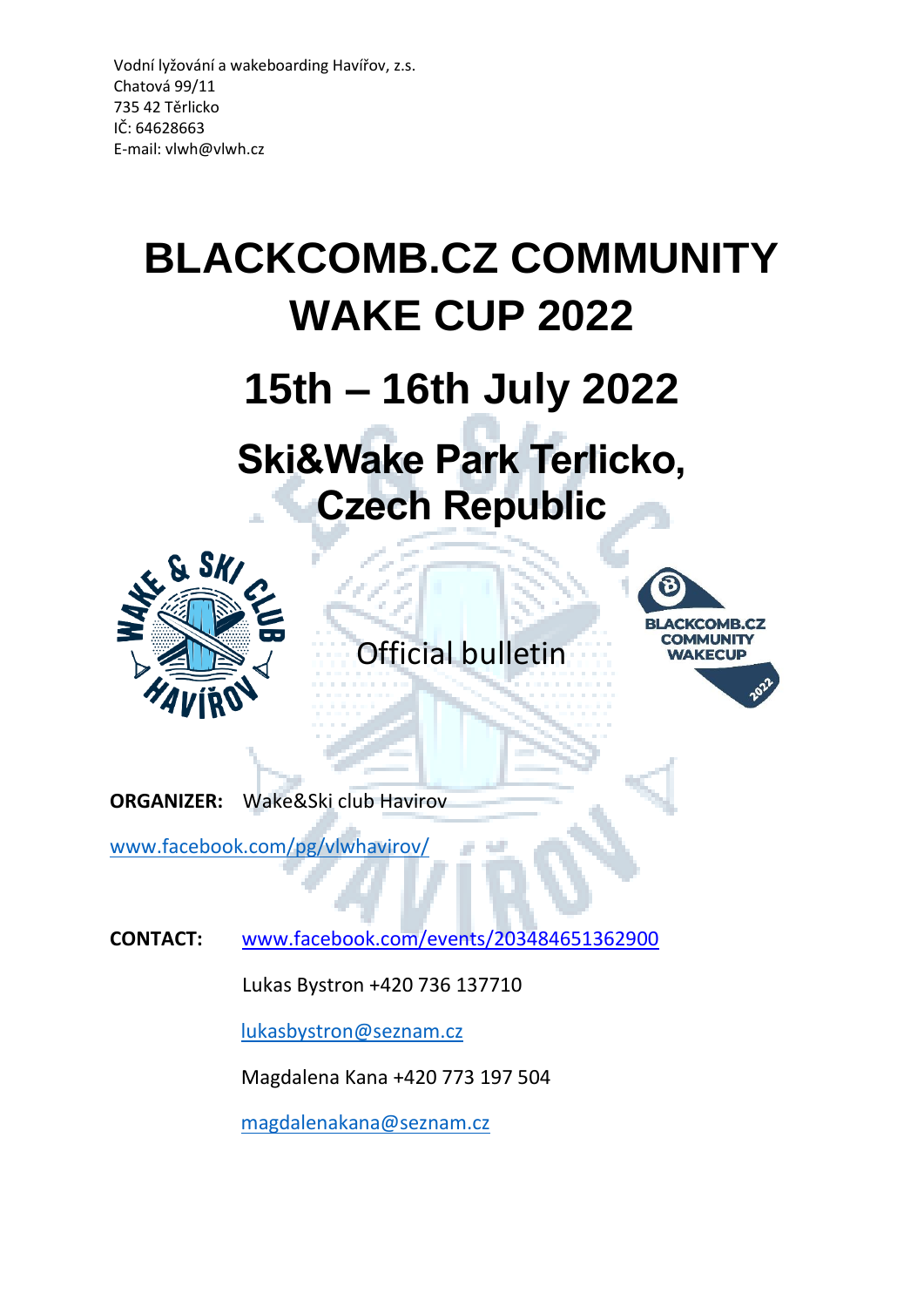**LOCATION:** Ski&Wake Park Terlicko

Dolni Terlicko 102, 735 42

Czech Republic

[https://www.skiwakepark.cz](https://www.skiwakepark.cz/)

[www.facebook.com/skiwakepark](http://www.facebook.com/skiwakepark)

# **CATEGORIES WAKEBOARD:**

- U11 **-** Boys & Girls
- U14 Boys & Girls
- U18 Junior Men & Women
- Open Men
- Open Women
- +30: Master Men & Women
- +40: Veterans Men & Women

# **CATEGORIES WAKESKATE:**

Open Men

Open Women

REGISTRATION: by email address: [bcwc2020@seznam.cz](mailto:bcwc2020@seznam.cz)

 Registration email must contain your name, year of birth, nationality and category which you want compete in.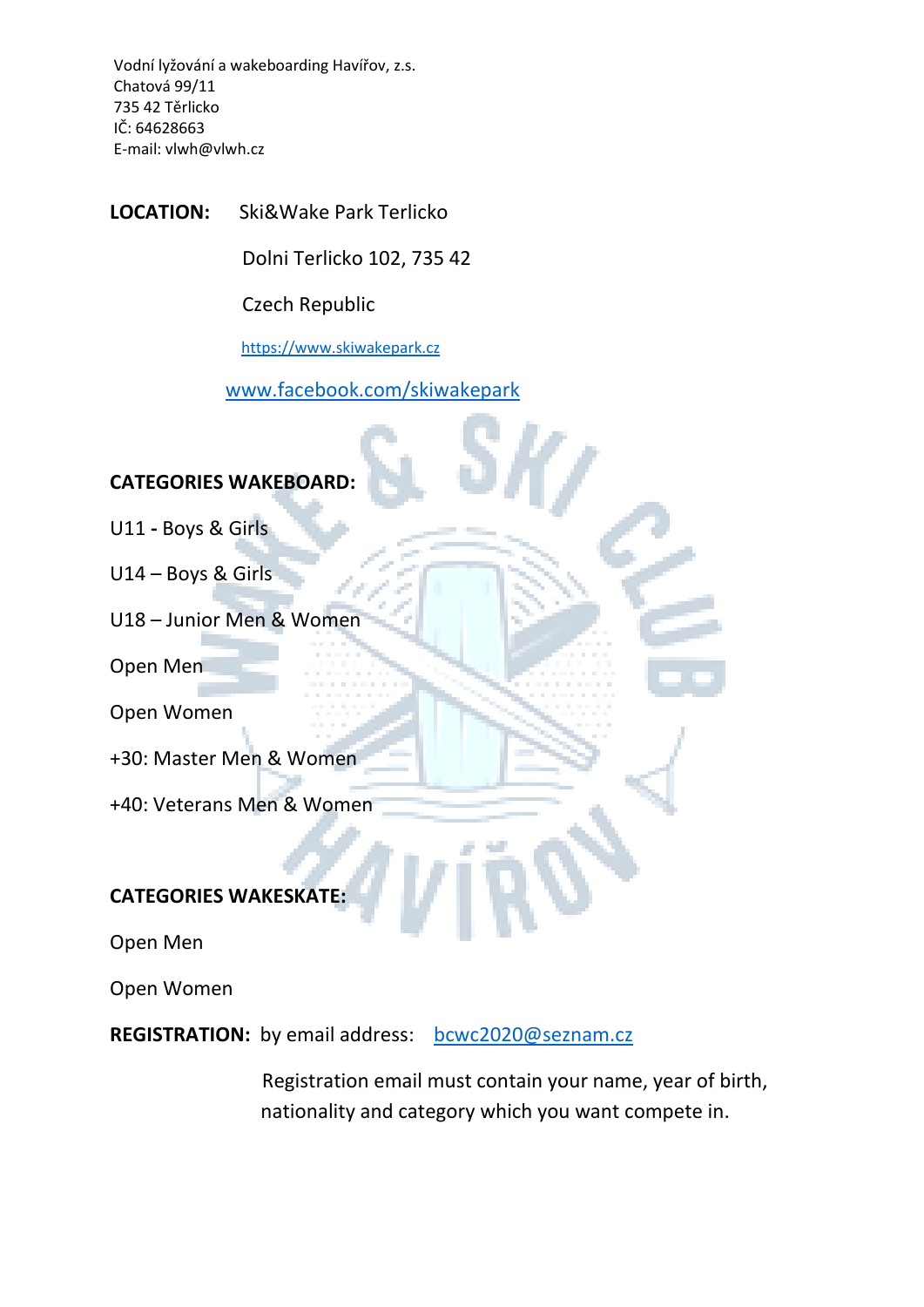## **ENTRY FEE:**

Wakeboard - online registration up to the 13<sup>th</sup> of July 2022 - 800,-Kč

- on site registration 900,-Kč

Wakeskate - online registration up to the  $13<sup>th</sup>$  of July 2022 800,-Kč

- on site registration 900,-Kč

Deposit for a BIB 500,-Kč

**We except Czech crown and cash only**

**PRIZES:** Medals

Prize money 20.000,-Kč

(this will be split across open wakeboard categories and bestrick)

a s

Prizes from sponsors

SCHEDULE: Friday 15<sup>th</sup> July 2022:

10:00-12:00 on site registration

11:30-13:30 official training

13:45 -13:55 riders meeting

14:00-19:00 qualifications, LCQ

Saturday 16<sup>th</sup> July 2022:

8:00-19:30 LCQ, Finals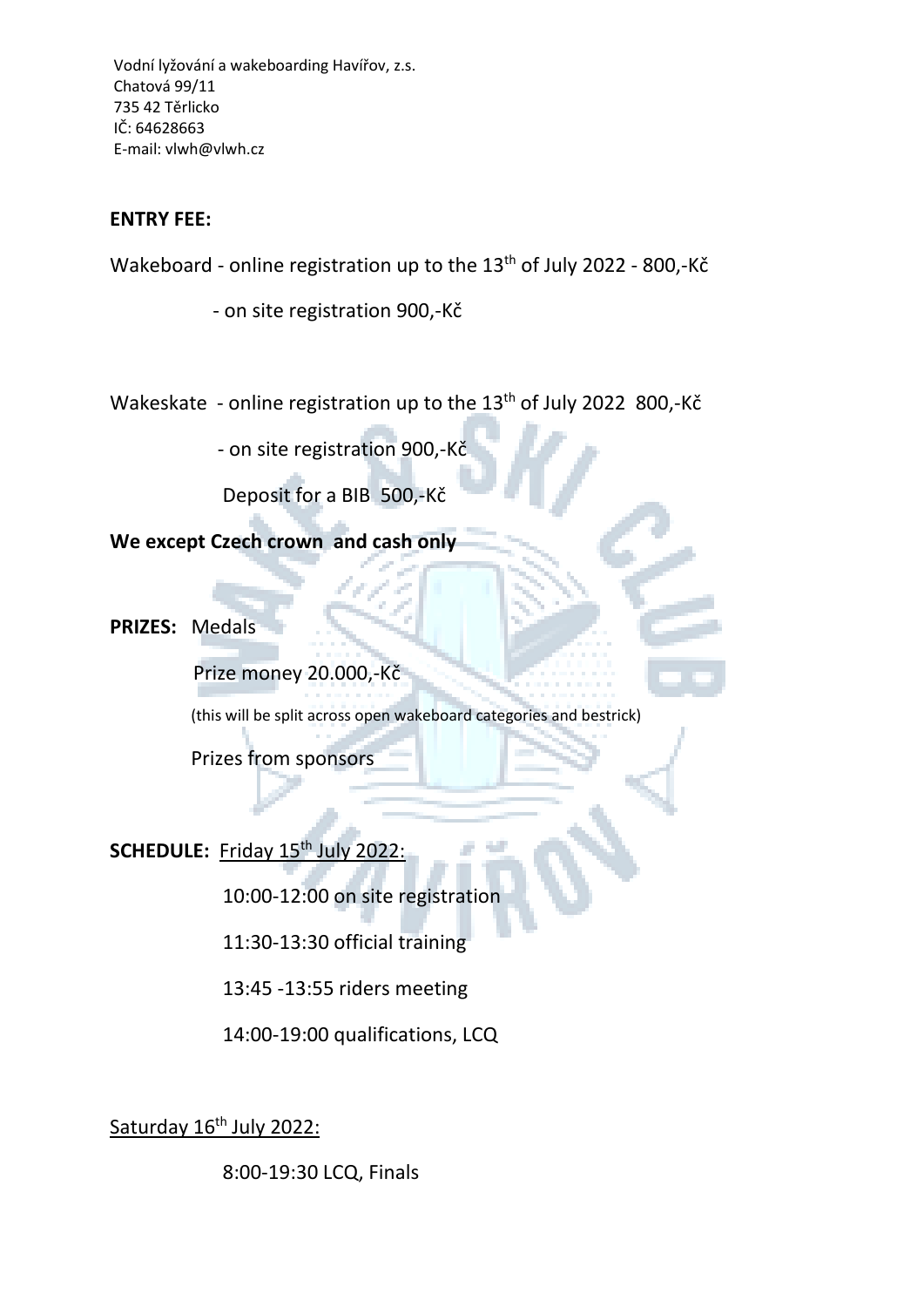**LOCATION:** The Terlicko dam with cable park is located next to town Havirov, approximately 30 minutes' drive by car from Ostrava.

#### **ACCOMMODATION:**

#### **Pensions and hotels:**

Ski and wake resort **<https://www.skiwakeresort.cz/>** on site Penzion a reastaurace U Popelků **<https://www.penzionupopelku.cz/>** 2 minutes walk

Hostinec v zatoce

[http://hostinecvzatoce.cz](http://hostinecvzatoce.cz/)

PenzionAmerika

[www.penzionamerika.cz](http://www.penzionamerika.cz/)

5 minutes drive

Jaskovskakrcma

<http://jaskovskakrcma.cz/>

5 minutes drive

or [www.airbnb.coma](http://www.airbnb.com/)nd [www.booking.com](http://www.booking.com/)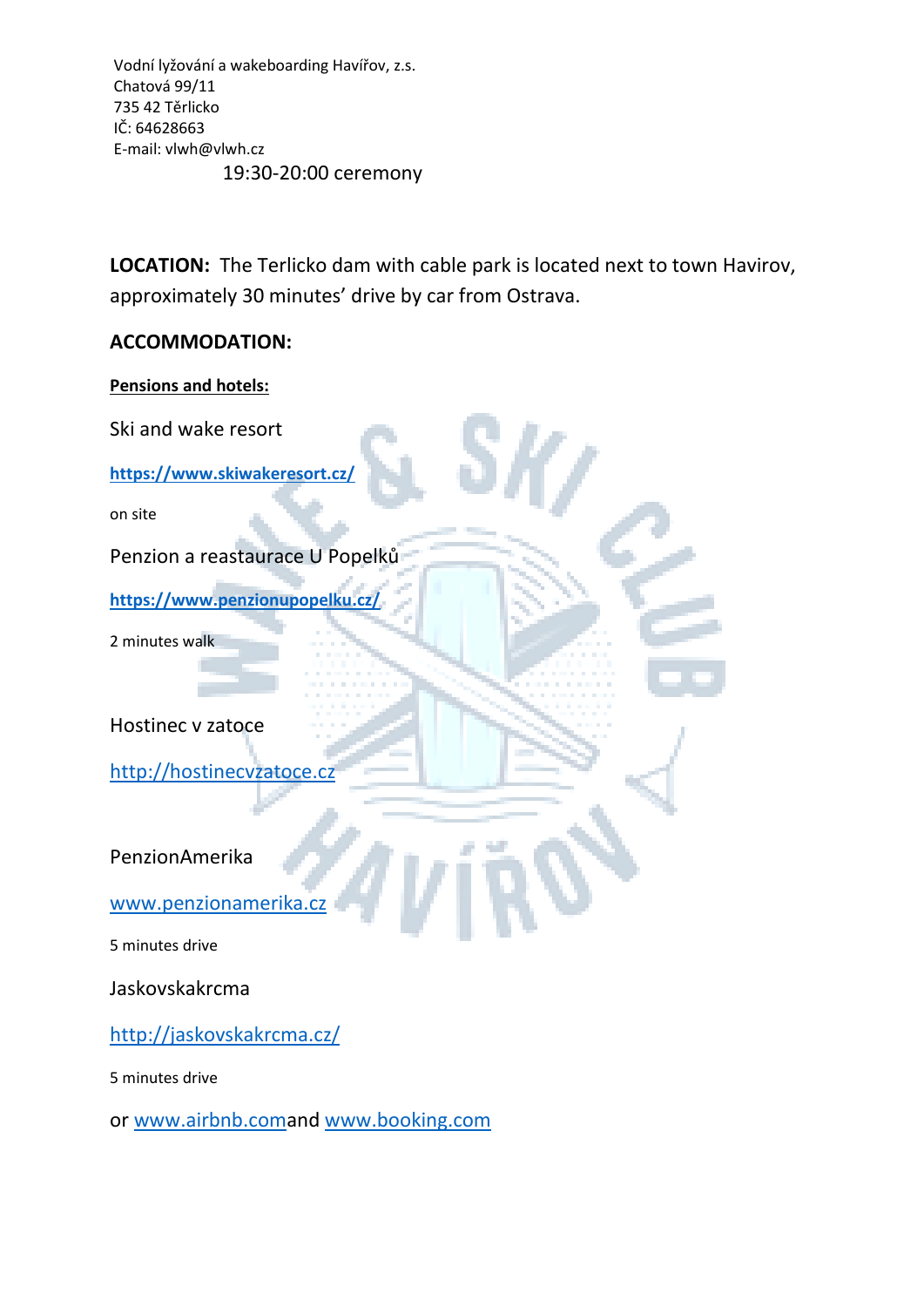# **HOW TO REACH SITE:**

## **By plane:**

Katowice Airport (KTW)

[www.katowice-airport.com](http://www.katowice-airport.com/)

1,5 hours' drive from cable park

Krakow Airport (KRK)

[www.krakowairport.pl](http://www.krakowairport.pl/)

2 hours' drive from cable park

Ostrava Airport (OST)

[www.airport-ostrava.cz](http://www.airport-ostrava.cz/)

50 minutes drive from cable park

# **By train:**

The closest train station is Havirov

10 minutes drive from cable park

**By car:**

GPS: 49.764288247086, 18.494067192078

**CABLEWAY:** Motorsport VLV-X 001, manufacture year 1991

800 m length, 4 pylons, 8 carriers, 8m cable height.

**LIABILITY:** The organizer will not be liable for any loss or damage to equipment or personal property, and injuries to athletes, officials, judges, official volunteers, and other persons attending official or unofficial programmers during the event. The organizer will not be responsible for any